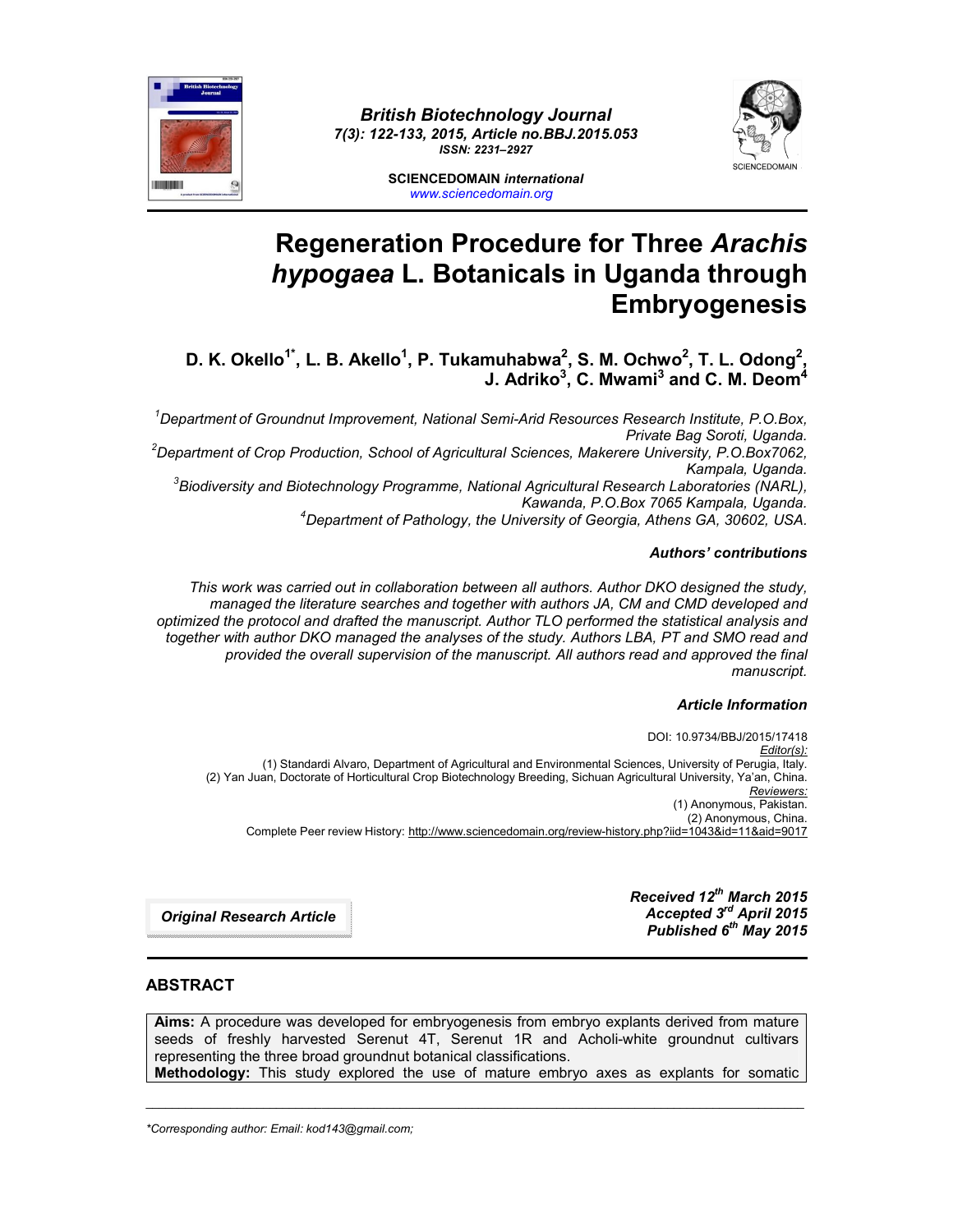embryogenesis, and determined the factors that affect regeneration of three Ugandan groundnut cultivars. Freshly harvested mature seeds of the three groundnut cultivars were collected and the embryo explants were initiated on 3 media namely; Murashige and Skoog (MS) basal media with varying concentrations of the growth regulator 2,4-Dichlorophenoxy acetic acid (2,4-D); Chu N6 basal medium with vitamins (N6); and Callus Induction Medium (CIM). The shoot formation and elongation medium contained MS basal medium supplemented with indolebutyric acid (IBA) and 6- Benzylamminopurine (BAP) in isolation, and BAP in combination with a-naphthaleneacetic acid (NAA) and indoleacetic acid (IAA). For root induction, elongated shoots were transferred to MS medium supplemented with various combinations of NAA with IBA, BAP and a combination of IBA and Kinetin.

**Results and Conclusion:** Different concentrations of 2,4-D elicited different callogenesis responses in the cultivars with Acholi white (Valencia botanical) and Serenut 4T (Spanish botanical) giving the optimal response at 5mg/l whereas Serenut 1R (Virginia botanical) showed best response at a concentration of 30 mg/l. N6 and CIM supported callogenesis in Acholi white (AW) and Serenut 4T only. In all cultivars, maximum root production was gained when using MS medium supplemented with NAA- 1 mg/l and IBA -2.0 mg/l. On the other hand, for Serenut 1R and Serenut 4T, BAP 2.5 mg/l; NAA 0.5 mg/l combination yielded higher shoot regeneration percentage whereas for AW BAP 3 mg/l; NAA 0.5 mg/l supported maximum shoot production.This is the first ever report of successful regeneration of the three groundnuts botanicals in Uganda. These results are likely to facilitate genetic transformation of three preferred Ugandan groundnut varieties.

*Keywords: Groundnuts; cultivars; callus induction; 2,4-D, N6; callus induction medium; in vitro morphogenesis.*

#### **1. INTRODUCTION**

Groundnut or peanut (*Arachis hypogaea* L.) is globally an economically important legume crop, whose seeds contain about 43% oil and 25% protein. The crop has a significant nutritional value in tropical and sub-tropical regions of Asia, Africa, and North and South America [1]. It is cultivated in over 100 countries worldwide on over 24 million hectares of land with a total production of 38 million tons [2]. There are several constraints to the production of groundnut that result in reduced yields and great economic losses annually [3-7].

Conventional breeding has contributed towards the improvement of groundnuts to mitigate the effects of the constraints [8,9] but with limitations. Although some of the wild relatives of *A. hypogaea* have been identified as sources of resistance to several diseases and pests [10], the success in transferring these desirable traits to cultivated cultivars has been limited due to reproductive barriers, frequent failures in interspecific crosses, low recovery of hybrids, and linkage with undesirable traits [11-13]. Genetic transformation overcomes these limitations and allows the introduction of agronomically important traits across taxa into established cultivars [3,12,14-19]. This greatly compliments traditional breeding and selection approaches. However, efficient regeneration of

totipotent cells is an essential prerequisite of genetic engineering systems, whether the regenerated plant results from a preformed shoot meristem, an undifferentiated callus cell or embryo that is competent to express a morphogenetic ability [20]. In general auxins (e.g. IAA, NAA and IBA) will stimulate regeneration of roots, and cytokinins (e.g. BAP and kinetin) will promote regeneration of shoots or embryos [20]. There is no regeneration procedure in place for groundnuts botanicals in Uganda.

Groundnuts have three botanical groupings which have effects on agronomy, management, hybridization and selection [21-24]. Three groundnut cultivars widely grown in Uganda, Acholi white (Valencia botanical), Serenut 1R (Virginia botanical) and Serenut 4T (Spanish botanical), representing the three Arachis botanicals, were purposely selected for this study.

Acholi white (AW) is a popular Valencia landrace grown for its early maturity (85 days), off-white seed coat colour and high oil content (51%). It is however low yielding (<1250 kgs/ha), susceptible to leaf spots (LS) and groundnut rosette virus disease (GRD). Genetic improvement for higher yields and resistances to LS and GRD, using conventional approaches to recover the original off-white seed coat has been difficult due to the complex nature of inheritance in its multiline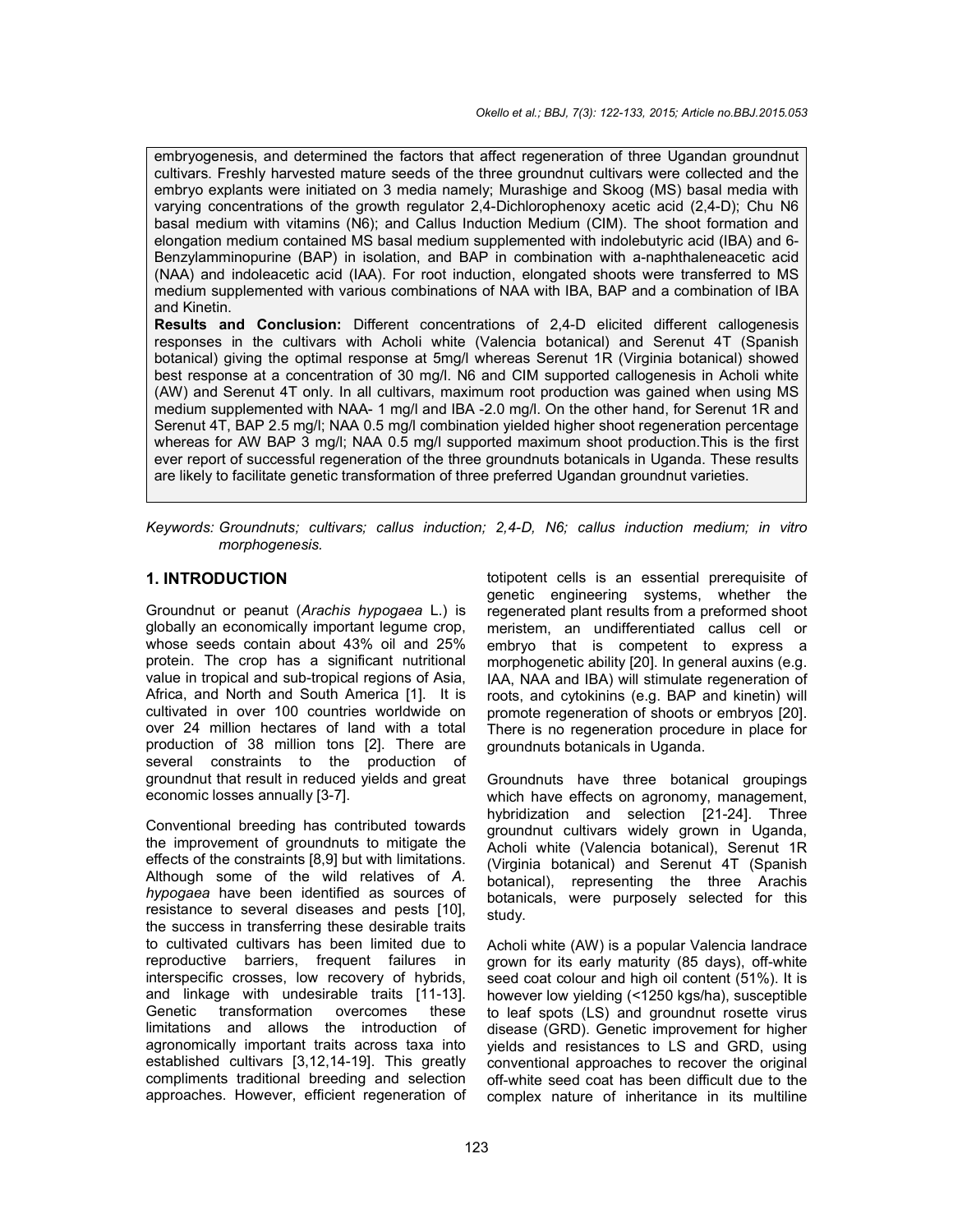background. Advanced progenies beyond the sixth filial (F6) generations still have unstable seed coat phenotypes and manifest many transgressive segregation patterns typical of<br>the multi-progenitor genomes. Genetic the multi-progenitor genomes. Genetic transformation would help curb the seed coat inheritance problem and aid fast stacking of multiple traits in this popular landrace.

Serenut 1R (ICRISAT line, CG7), a Virginia botanical type, was released in 1998 in Uganda. It is a very high yielding (potential yield of 3000kg/ha) confectionery type variety with a deep attractive red seed coat colour. However, the cultivar is very susceptible to GRD and cannot be grown in fields unless sprayed with insecticides to control aphids (GRD vector) leading to its abandonment by most farmers who could not spray their crop [6,25].

Serenut 4T (ICRISAT line, ICGV 12291), a Spanish botanical type groundnut variety was released in Uganda in 2002 as aphid (GRD vector) resistant, small seeded, tan coloured, early maturing (90 days) cultivar with a shelling turnover of 73% [6]. Recently, breakdown in GRD resistance in Serenut 4T has been observed at high vector populations and disease pressure. Its production is declining rapidly as farmers are abandoning it for other GRDresistant cultivars.

Numerous protocols for *in vitro* groundnut regeneration have been reported in the last decade. Many of these protocols describe somatic embryogenesis using a great variety of explants such as leaflets [26], immature cotyledons [26-28], axes of immature embryos [28], hypocotyls [14] and epicotyls [29].

This study describes the first regeneration methods for three groundnut cultivars widely grown in Uganda representing the Spanish, Virginia and Valencia botanicals using cotyledonary explants in MS basal media with varying 2, 4-D concentrations, CIM and Chu N6 Media.

#### **2. MATERIALS AND METHODS**

#### **2.1 Groundnut Cultivars Used**

Freshly harvested mature groundnut seeds representing the three botanical groupings obtained from the Groundnut Improvement Programme of National Semi-Arid Resources Research Institute (NaSARRI), Serere were used

in the study (Table 1). The experiment was conducted at the National Agricultural Research Laboratories at Kawanda, Kampala.

### **2.2 Explant Preparation**

The pods were washed 3 times with sterile distilled water and liquid soap to reduce the level of surface contaminating organisms. They were then transferred to a laminar flow hood and the pods were surface sterilized with 5% sodium hypo-chlorite for 10 min, 70% ethanol for 10minutes and rinsed 3 to 5 times with sterile water. The seeds were extracted from the pods and the embryos axes excised by removing the cotyledons aseptically from the sterilized seeds. The radical and plumule portions of embryo axis were excised and used as explant (Fig. 1).

### **2.3 Regeneration via Organogenesis**

Ten plates per media concentration and standards (2, 4-D at 5, 10, 20, 30, 40 and 50 mg/L, N6 and CIM standards) were plated with 5 explants from each groundnut cultivar. The explants were initiated on MS basal medium supplemented with 20 mg ascorbic acid, 30 mg sucrose, 2.4 g gelrite and varying 2,4-D concentrations (5, 10, 20, 30, 40 and 50 mg/L); Chu [14,30,31] N6 medium (100 ml N6 macros salts, 5 ml MS micro salt, 10 ml MS iron, 5ml Gamborg's B5 vitamin, 30 mg Sucrose, 20mg ascorbic acid, 400 mg L-proline, 100 mg Lglutamine, 100 mg casein hydrolysate, 1 mg/l 2,4-D, 1 mg/l NAA, 1 mg/l IAA, 0.25 mg/l kinetin, 2.4 g gelrite) and callus induction medium (CIM) (MS basal salts and MS vitamin, supplemented with 20 mg ascorbic acid, 30 mg Sucrose, 1mg/l 2,4-D, 1 mg/l NAA, 2mg/l biotin, 2.4 g gelrite). The pH of each medium was adjusted to 5.8 before autoclaving for 15 minutes at 121ºC. The cultures were incubated under 16/8 h light/dark cycle at 25±2°C in a growth room. Light was supplied by Philips–lux lamps providing an intensity of 80 µEm-2s-1. Cultures were transferred to fresh medium under laminar flow hood at 7-day intervals and routinely examined for morphological development and *in-vitro* responses. The calli obtained were placed in embryo growth and differentiation medium consisting of MS basal salts and vitamins supplemented with 30 mg/l sucrose and growth regulators singly or in combinations and incubated under the same conditions described above. The calli were then proliferated and differentiated into shoots and roots. The shoot formation and elongation medium contained MS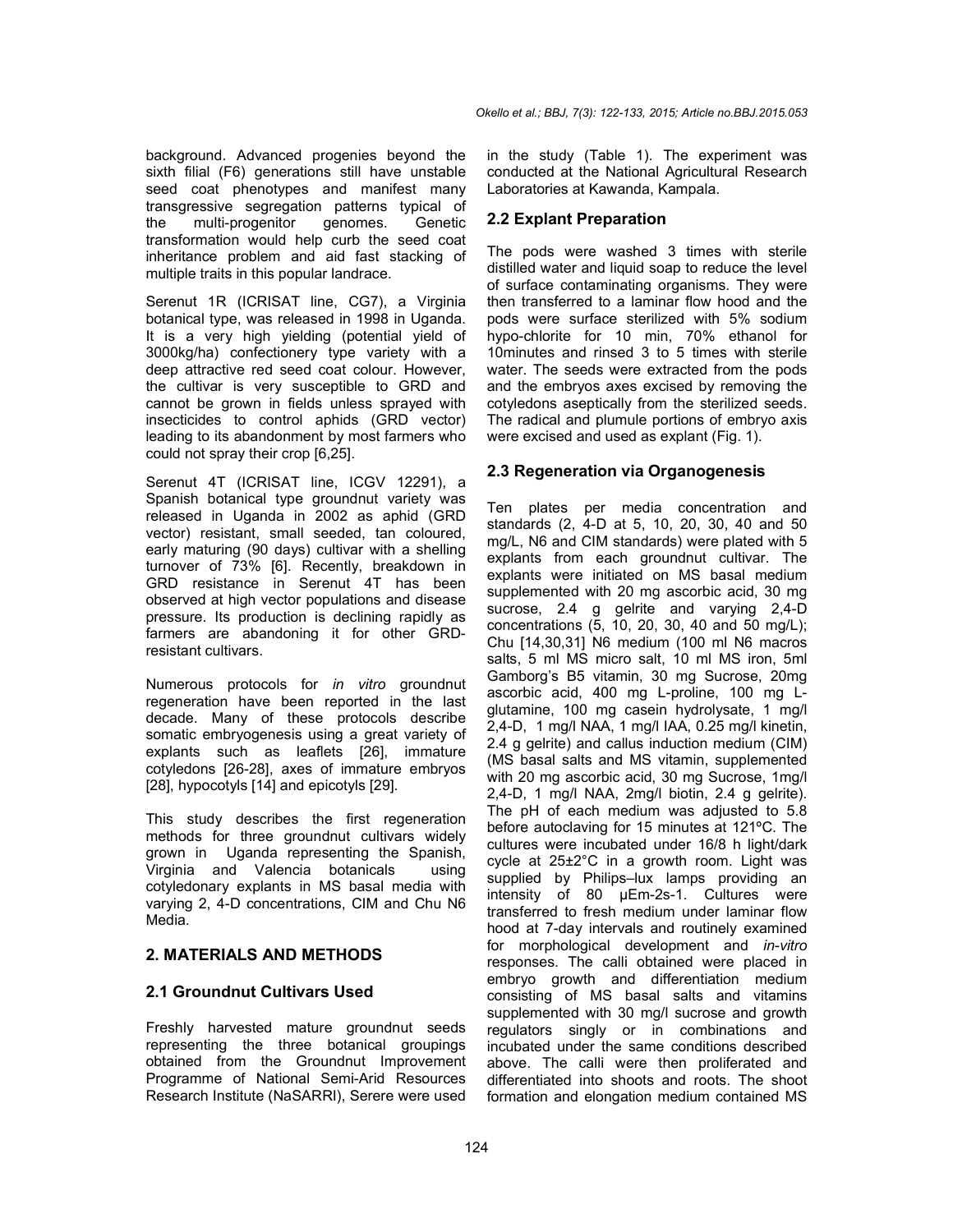basal medium supplemented with BAP-2.5 mg/l and NAA-0.5 mg/l. Shoot buds appeared on the explants within three weeks after transferring to shoot formation and elongation medium and increased in numbers resulting in clusters. Subsequently, shoot clusters were sub-cultured on the same medium every three weeks to enhance shoot elongation. After 3–4 cycles, shoots (3–4 cm) derived from the shoot clusters were excised aseptically and rooted on MS medium supplemented with NAA- 1mg/l and IBA 0.5 mg/l.

### **2.4 Hardening of the Plants**

Rooted shoots were observed till the formation of secondary roots (28 days). They were then washed with running tap water to remove the traces of medium from the roots and the plants were potted in sterilized sandy loam soil and kept in a humid chamber in a glass-house with a watering schedule of twice a day till maturity (Fig. 6 G and H).

All biochemicals and media constituents, unless stated otherwise were molecular biology/cell culture grade from Duchefa Biochemie BV - The Netherlands.

calluses). These dataset were first explored using MS pivot tables then subjected to analysis of variance using Genstat  $14<sup>th</sup>$  Edition [32]. Ranking of the varieties and concentration was done using the Kruskal-Wallis one-way test [33]. Data was also collected on conditions for shoot formation and rooting and this is presented graphically (Figs. 4 and 5).

#### **3. RESULTS AND DISCUSSION**

The present report describes a reproducible and efficient protocol for *in-vitro* propagation of groundnuts. Induction and maturation of the somatic embryos was achieved on three media, namely MS basal medium supplemented with varying 2, 4-D concentrations, CIM and N6 media (Fig. 1). Data were collected on days to callus formation, percentage callus formation, percent of ideal (embryogenic) callus on 2, 4-D concentrations (5, 10, 20, 30, 40,and 50 mg/l), CIM and N6. Data was also collected on conditions for shoot formation and rooting. Exploratory analysis using pivot tables and pivot charts in MS excel on the effect of both cultivars and media (2, 4-D, N6 and CIM) concentrations are shown in Fig. 2.

#### **2.5 Data Analysis**

To determine the effect on treatment (MS media with various concentrations of 2, 4-D; N6 and CIM) and varieties, data were collected on the number of callus formed, % of callus formed, days to callus formation and number of ideal Days to calli formation was faster in N6 and CIM (5 days and 6 days respectively) for AW and S4T, while for MS medium supplemented with different 2,4-D concentrations, it took 7 days to

**3.1 Days to Callus Formation**

| <b>Cultivar</b> | <b>Botanical</b>     | <b>Market status</b> | Seed coat phenotype | Year released |
|-----------------|----------------------|----------------------|---------------------|---------------|
| Acholi white    | Valencia (multiline) | Landrace             | Off-white           | 1966          |
| Serenut 1R      | Virginia             | Commercial           | <b>Red</b>          | 1998          |
| Serenut 4T      | Spanish              | Commercial           | Tan                 | 2002          |

**Table 1. Groundnut cultivars used for regeneration**



**Fig. 1. Stages in the preparation of embryo explants; (A) testa peeled off from pre-soaked surface-sterilized seed, (B) embryonated cotyledon, and (C) embryo axis aseptically excised by removing the cotyledon (arrow) and used as explant.**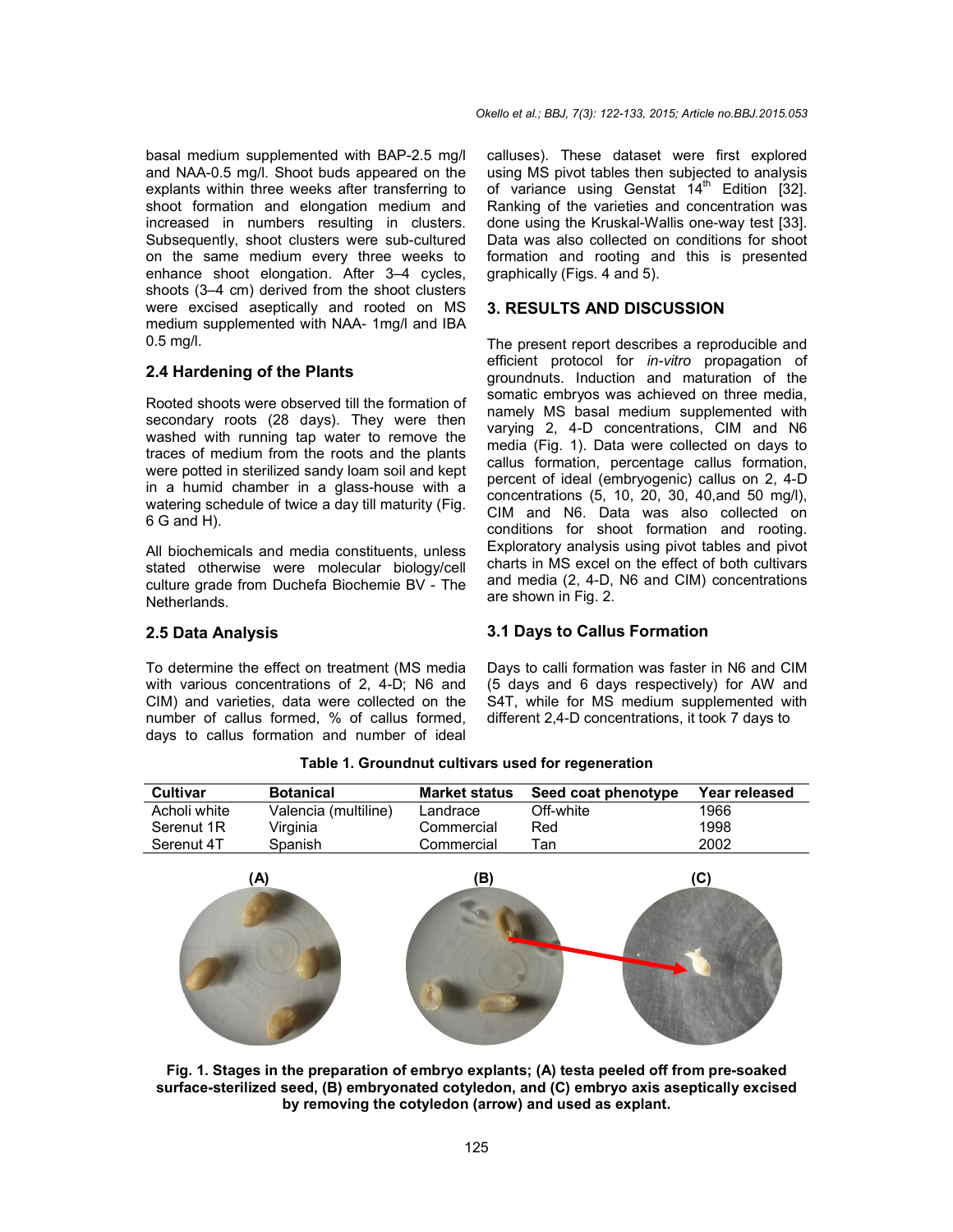

**Fig. 2. Effect of groundnut cultivars used, media, and media concentrations on callus formation**

callus formation for all the cultivars. Days to ideal calli (Fig. 6A) formation for S4T is 42 days on all media. For AW it takes 42 and 56 days on CIM and N6 media respectively to reach ideal calli formation whereas 2, 4-D concentrations above 5mg/l resulted in blackening. There were no calli formed for S1R in both N6 and CIM media (Table 2, Fig. 2) while lower concentrations of 2,4-D (less than 20 mg/l) increased day to ideal calli formation to 49 days as compared to 42 days under higher concentrations.

Some callus formed black mass (blackened) which did not result into ideal/embryonic callus (Red bars). Ideal calli formed per cultivar are represented by blue bars.

There were insignificant variations in the number of callus formed, % of callus formed, and days to callus formationamong the cultivars and botanicals. The analysis of variance for percentage ideal callus formation revealed that there is a significant variation in the media compositions, varietal performances and an interaction between concentrations and varieties. The three groundnut cultivars responded differently to growth media (Tables 2 and 3). This agrees with earlier reports that groundnut organogenesis have a strong genotypic influence and requires specific protocols for each botanical type [34-39].

The ranking of the varieties and medium type and 2, 4-D concentration using the Kruskal-Wallis one-way analysis of variance is shown below:

The highly significant chi-square probability (<0.001) shows that the observed differences in the dataset are not by chance. With 2,4-D media, Acholi white and Serenut 4T gave the best performance for ideal callus (Fig. 6A) formation at 5 mg/l. Serenut 1R on the other hand had the highest rank for ideal callus formation at 30mg/l of 2,4-D. Media N6 and CIM favoured only Acholi white and Serenut 4T cultivars for ideal callus formation and the subsequent embryogenesis. This could be attributed to the media composition of the N6 and CIM which have lower (1 mg/l) 2, 4-D concentration.

Different concentrations of 2, 4-D elicited different responses in the cultivars to callogenesis (Tables 2, 4). Acholi white and Serenut 4T gave the best response at 5mg/l whereas Serenut 1R showed best response at a concentration of 30 mg/l. This is in agreement with earlier studies [37] on organogenesis potential among four market types groundnuts from different countries and it was found that different concentrations of growth hormone were required for efficient response of different<br>cultivars. Earlier studies on *in-vitro* cultivars. Earlier studies on *in*-*vitro* organogenesis in groundnut also showed strong influence of culture conditions [5,40-43] on the response of explants. Embryogenesis is induced by compounds such as 2, 4-D and other compounds of auxinic effect such as picloram.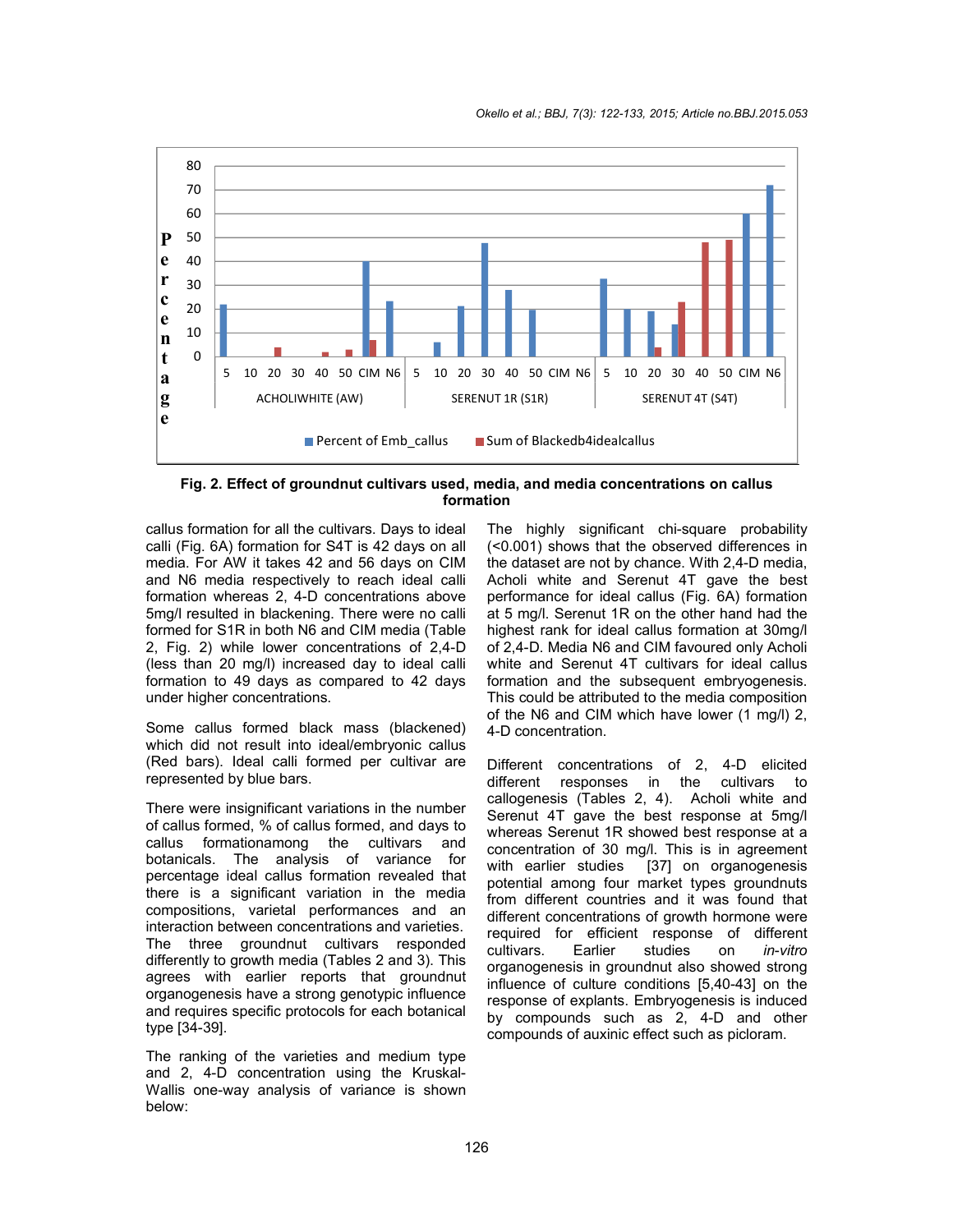| Data collected                       |                                                             |     |     |                  |    |                  |                  |    |       |                  |    | Treatments       |                  |    |                  |                  |    |            |    |    |                  |           |    |                  |
|--------------------------------------|-------------------------------------------------------------|-----|-----|------------------|----|------------------|------------------|----|-------|------------------|----|------------------|------------------|----|------------------|------------------|----|------------|----|----|------------------|-----------|----|------------------|
|                                      | <b>CIM</b><br>N <sub>6</sub><br>2,4-D concentrations (mg/l) |     |     |                  |    |                  |                  |    |       |                  |    |                  |                  |    |                  |                  |    |            |    |    |                  |           |    |                  |
|                                      |                                                             |     |     |                  | 10 |                  | 20               |    |       |                  | 30 |                  |                  | 40 |                  |                  | 50 |            |    |    |                  |           |    |                  |
|                                      | <b>AW</b>                                                   | -S4 | S1R | AW               | S4 | S <sub>1</sub> R | <b>AW</b>        | S4 | S1R   | <b>AW</b>        | S4 | S <sub>1</sub> R | <b>AW</b>        | S4 | S <sub>1</sub> R | <b>AW</b>        | S4 | <b>S1R</b> | AW | S4 | S <sub>1</sub> R | <b>AW</b> | S4 | S <sub>1</sub> R |
| Days to callus<br>formation          |                                                             |     |     |                  |    |                  |                  |    |       |                  |    |                  |                  |    |                  |                  |    |            |    |    |                  |           |    |                  |
| Days to ideal<br>callus<br>formation | -42                                                         | 42  | 49  | All<br>blackened | 42 | 49               | All<br>blackened |    | 42 42 | All<br>blackened | 42 | -42              | All<br>blackened | 42 | -42              | All<br>blackened | 42 | -42        | 56 | 42 |                  | 42        | 42 |                  |

# Table 2. Time taken to calli and ideal calli formation for the three groundnut cultivars in the media tested

# **Table 3. Analysis of variance for percentage ideal callus formation**

| <b>Source of variation</b> | а.т. | <b>S.S.</b> | m.s.   | v.r.  | - pr. |
|----------------------------|------|-------------|--------|-------|-------|
| Concentration              |      | 3371.1      | 674.2  | 3.96  | 0.002 |
| Variety                    |      | 7964.4      | 3982.2 | 23.41 | < 001 |
| Concentration. variety     | ι∪   | 18462.2     | 1846.2 | 10.85 | 5.001 |
| Residual                   | 162  | 27560.0     | 170.1  |       |       |
| Total                      | 179  | 57357.8     |        |       |       |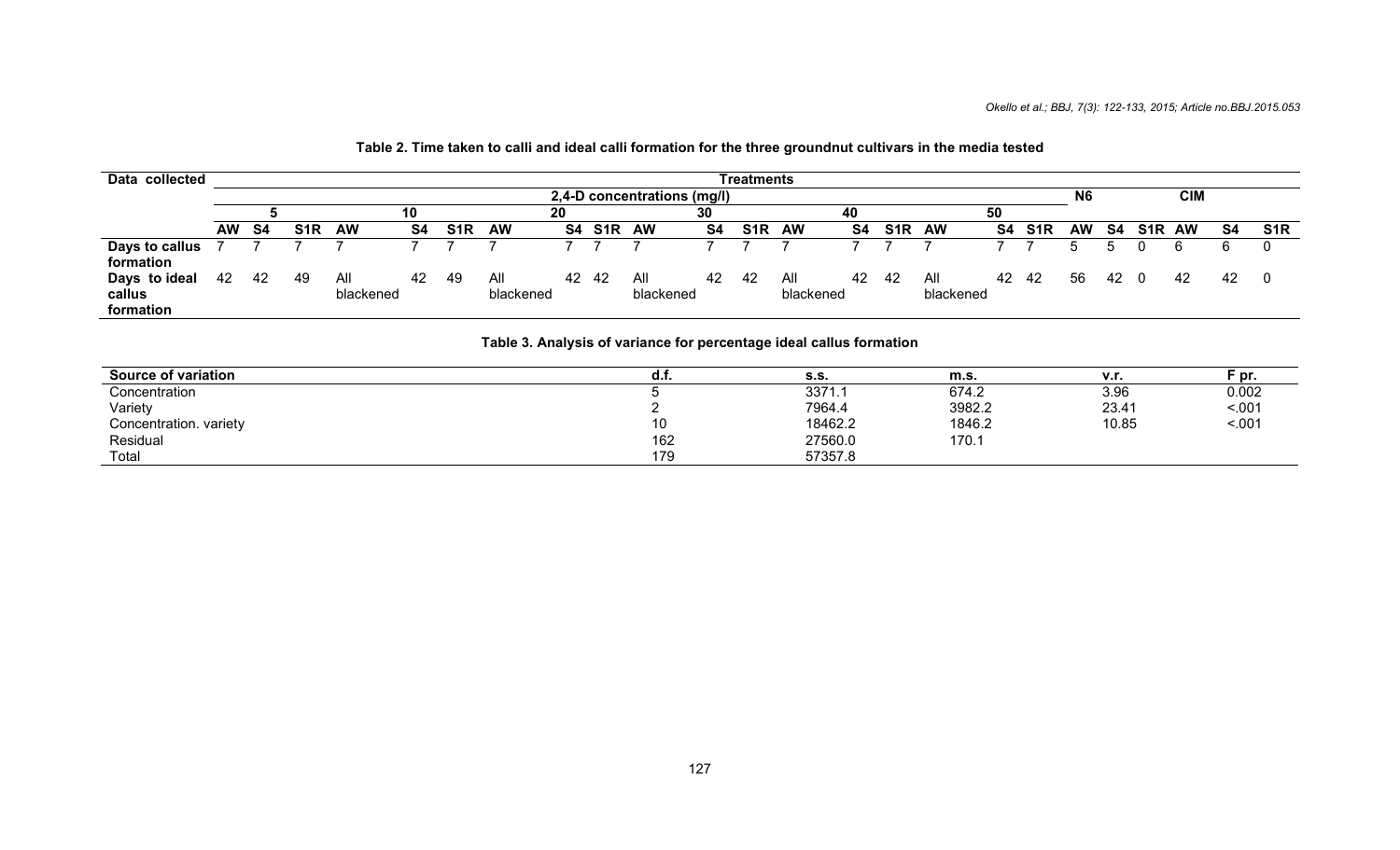N6 and CIM having lower 2, 4-D concentrations (1 mg/l) did not support callogenesis in S1R, but instead the explants grew straight into plants with shoots and roots (Fig. 3). This is consistent since already at 5mg/l there was no callogenesis in S1R and this can be attributed to endogenous hormonal interaction. The high positive response of cultivars Acholi white and S4T on N6 and CIM (Fig. 2) having low 2, 4-D concentrations suggests that even lower concentration of 2,4-D could be ideal for callogenesis in these cultivars.

The percentage of ideal callus proliferating into whole plants ranged between  $0 - 72%$  (Fig. 2). This percentage is however higher than the 2% regeneration success rate from AKWA variety [44]. Overall, for 2, 4-D the percentage of ideal callus formed were highest in S1R (48%); N6 was highest in S4T (72%) and for CIM was highest in S4T (60%).

#### **3.2 Shoots and Roots Regenerations**

Regeneration of shoot buds (Fig. 6B) from ideal callus were achieved through the use of MS medium supplemented with IBA, BAP and a combination of BAP and IAA (Fig. 4). In the present study, BAP and IBA alone were able to induce proliferation of shoot buds in all the three cultivars. This finding agrees earlier report [45] that BAP alone was able to induce shoot proliferation. The combination of BAP 2.5 mg/l; NA 0.5 mg/l NA 0.5 mg/l yielded over 50% shoot regeneration among all the cultivars. For AW however, BAP 2.5 mg/l; NA 0.5 mg/l had the highest (80%) shoot regeneration. BAP at concentrations higher than 2.5 mg/l seems to suppress shoot production in S1R and S4T. For AW BAP 2.5 mg/l; NA 0.5 mg/l and BAP 3 mg/l; NA 0.5 mg/ yielded over 50% shoot regeneration. It is only in AW cultivar where BAP -3 mg/l alone yielded less than 50% shoot regeneration (Fig. 4). With exception of Acholi white cultivar, lower concentrations of BAP were proved to be effective in inducing multiple shooting whereas higher concentrations proved to be inhibitory. Higher concentration of BAP has been reported to inhibit shoot regeneration [45]. The observed variation in shooting potential of all the cultivars under the influence of BAP might be due to their genotypic differences.

The well-formed shoots (Fig. 6C) were transferred to shoot induction media where they continued to elongate and often formed clusters of multiple shoots (Fig. 6D). Healthy and elongated shoots of approximately 4 cm in length were excised and rooted (Fig. 6E) using a

combination of NAA, IBA and Kinetin (Fig. 5). MS medium supplemented with NAA- 1 mg/l and IBA -2.0 mg/l supported maximum root production in all the three groundnut cultivars with AW and S1R having 100% rooting gains. Serenut 4T recorded 70% rooting (Fig 5). Overall rooting percentage was higher in S1R (Virginia botanical cultivar) than in the AW (Valencia) and S4T (Spanish). Virginia-type groundnuts shoots have a natural capacity to form adventitious roots in medium even without plant growth regulators [46].

**Table 4. Kruskal-Wallis one-way analysis of variance for ideal callus formation**

| Sample        | Size            | Mean rank |
|---------------|-----------------|-----------|
| Group AW 5    | 10              | 127.45    |
| Group AW 10   | 10              | 69.00     |
| Group AW 20   | 10              | 69.00     |
| Group AW 30   | 10              | 69.00     |
| Group AW 40   | 10              | 69.00     |
| Group AW 50   | 10 <sup>1</sup> | 69.00     |
| Group AW_CIM  | 10              | 185.90    |
| Group AW_N6   | 10              | 145.35    |
| Group S1R 10  | 10              | 95.85     |
| Group S1R 20  | 10              | 148.00    |
| Group S1R 30  | 10              | 195.90    |
| Group S1R 40  | 10 <sup>°</sup> | 168.05    |
| Group S1R 5   | 10              | 69.00     |
| Group S1R 50  | 10              | 132.70    |
| Group S1R CIM | 10              | 69.00     |
| Group S1R N6  | 10              | 69.00     |
| Group S4T 10  | 10              | 136.40    |
| Group S4T 20  | 10              | 133.80    |
| Group S4T 30  | 10              | 117.45    |
| Group S4T 40  | 10              | 69.00     |
| Group S4T 5   | 10              | 166.90    |
| Group S4T 50  | 10              | 69.00     |
| Group S4 CIM  | 10              | 220.50    |
| Group S4 N6   | 10              | 227.75    |

*Degrees of freedom = 23; Chi-square probability <0.001; Key: AW=Acholi white; S1R= Serenut 1 Red, S4T= Serenut 4 Tan*



**Fig. 3. S1R growth on N6 media**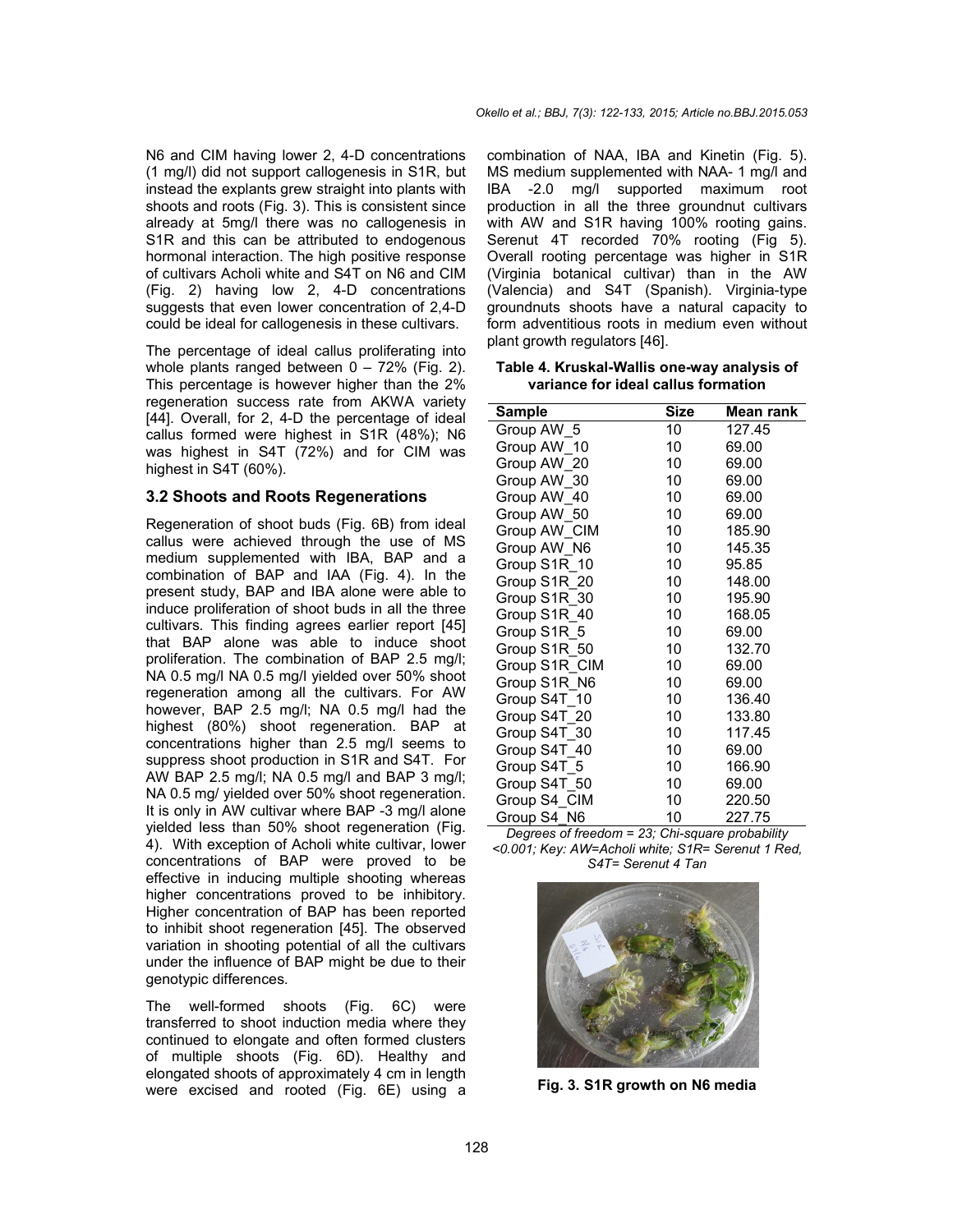

**Fig. 4. Response of the cultivars to shooting media**



**Fig. 5. Response of the cultivars to rooting media**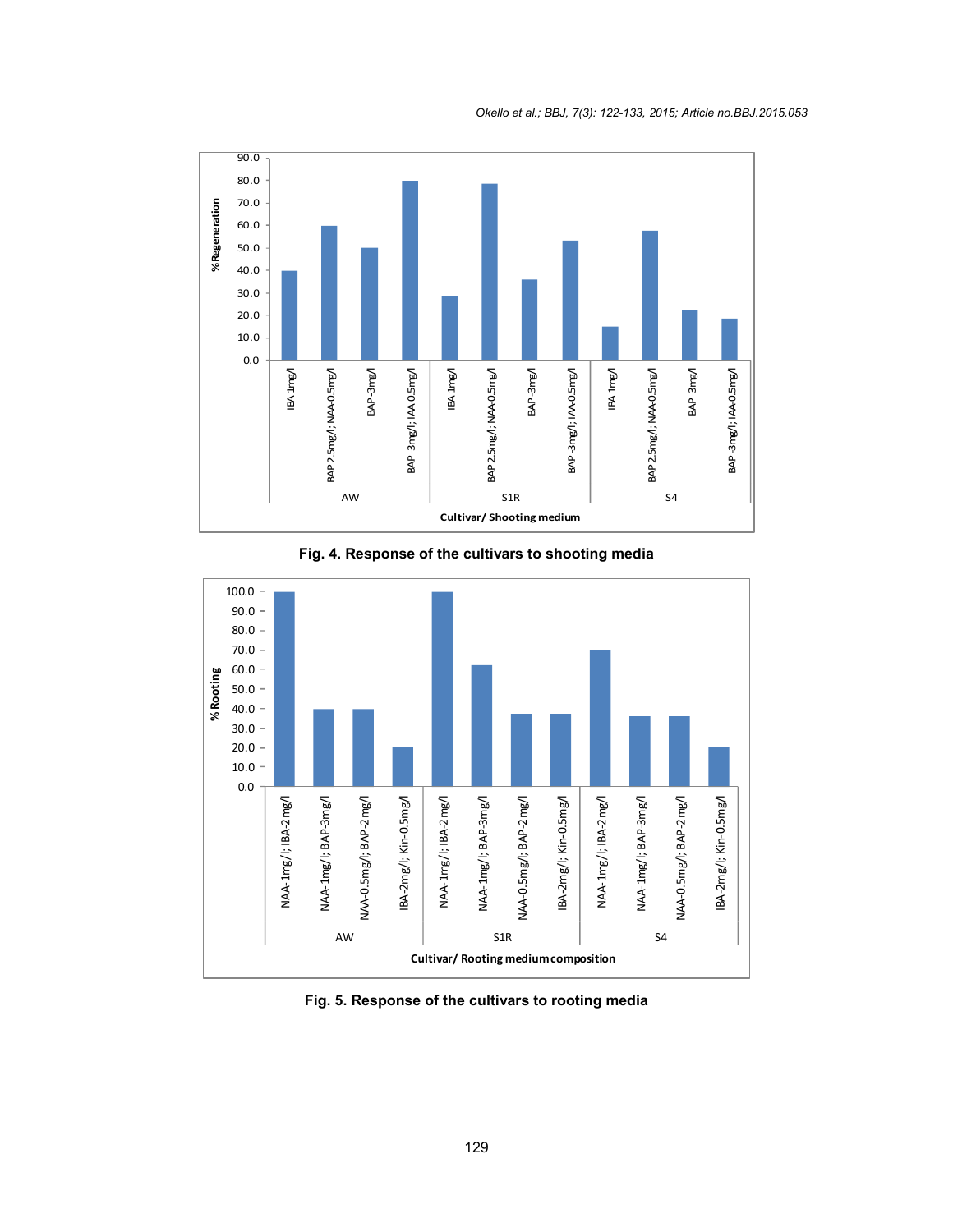#### *Okello et al.; BBJ, 7(3): 122-133, 2015; Article no.BBJ.2015.053 ,*



**Fig. 6. Multiple shoots and root developmental steps from embryo explants steps (A) Embyogenic callus formed after incubating the embryo explant (B) Leaf shoot primordia rootembryoshoot growing from ideal callus (C) Fully formed leaflets g from leafletsgrowing on MS medium supplemented with BAP-3 mg/l and NAA-0.5 mg/l (D) Shoot cluster proliferated and maintained on MS medium supplemented with BAP-3mg/l and NAA Shoot3mg/landNAA-0.5 mg/l. (E) Elongated shoot on rooted on MS medium supplemented with NAA NAA- 1mg/l and IBA -0.5 mg/l. (F) Rooted shoot on MS medium** containing 4.95 mM NAA. (G) Tissue culture plant acclimatizing in a plastic pot. (H) Well<br>adapted and matured plants in the glasshouse **adapted and matured plants in the glasshouse** ) Embyogenic callus formed after incubating the embryo explant (B) Leaf shoot wing from ideal callus (C) Fully formed leaflets growing on MS medium suppler<br>AP-3 mg/l and NAA-0.5 mg/l (D) Shoot cluster proliferated and main

The mature embryo axes explants responded<br>well and qaye satisfactory somatic gave satisfactory embryogenesis (Fig. 5). The somatic embryos could be sub-cultured several times, and in turn proliferated to form clusters of secondary embryos upon transfer to fresh medium. genesis (Fig. 5). The somatic embryos<br>e sub-cultured several times, and in turn<br>ated to form clusters of secondary<br>supon transfer to fresh medium.<br>Pr, the somatic embryos that were sub-

However, the somatic embryos that were sub cultured only once gave the best regeneration of plantlets in subsequent tests (Okello,

ature embryo axes explants responded unpublished). The *in vitro* regeneration varied<br>and gave satisfactory somatic considerably among the groundnut botanicals. It<br>genesis (Fig. 5). The somatic embryos has been reported considerably among the groundnut botanicals. It has been reported that *in vitro* regeneration competence varied considerably among various species of a genus or among cultivars within the same species [36]. Such variable response of different varieties in culture might be due to their differential genomic constitution and different levels of endogenous plant growth regulators (PGRs) within the explants [37]. Lastly, the effect competence varied considerably among various<br>species of a genus or among cultivars within the<br>same species [36]. Such variable response of<br>different varieties in culture might be due to their<br>differential genomic constitut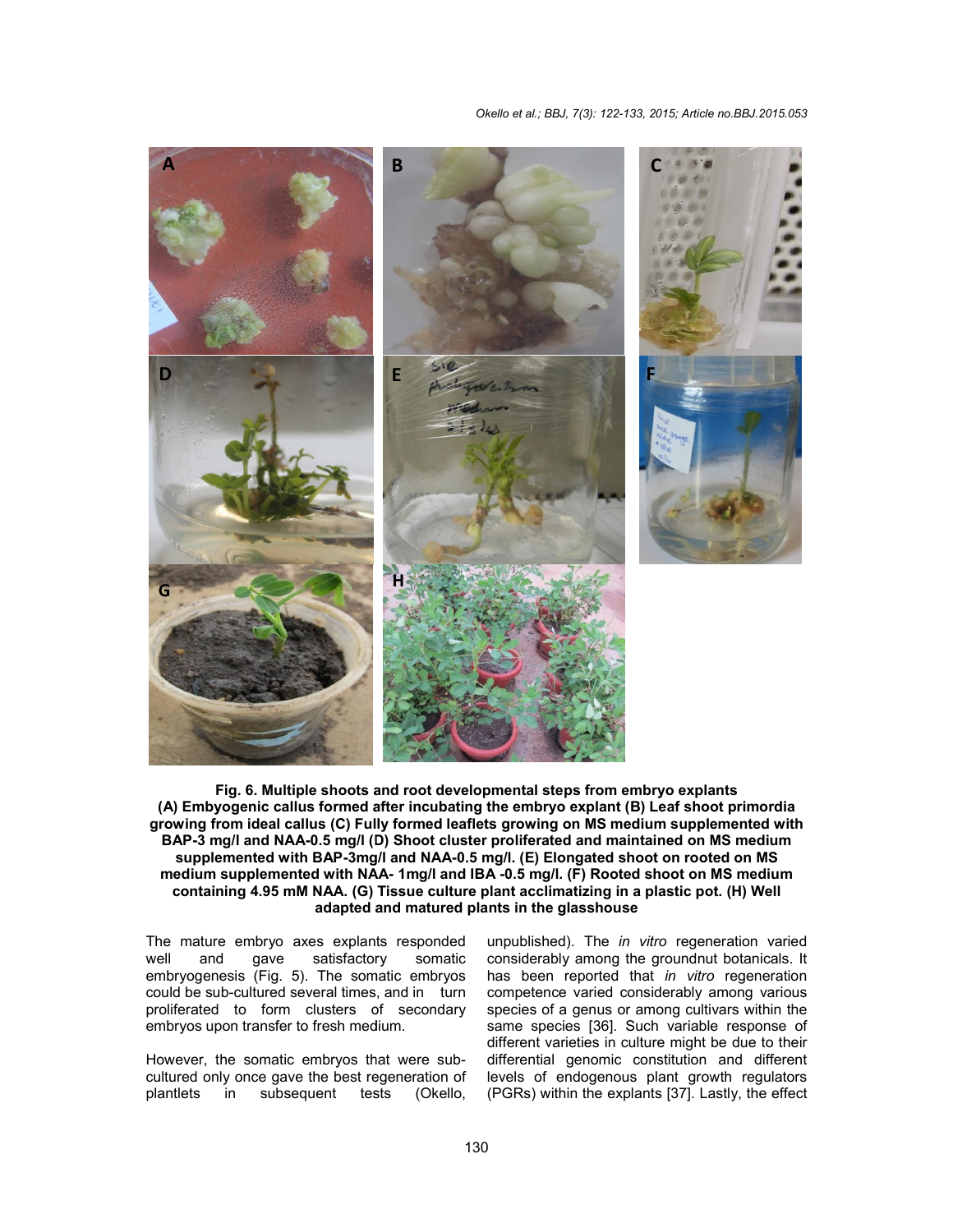of plant growth regulators not only depends on the concentration applied but also on its interaction with the endogenous growth regulators [47].

Well-developed rooted plants (Fig. 6F) were taken out from jars and transferred into plastic pots (Fig. 6G and H) for hardening in the glasshouse. The regenerated plants showed normal growth, survival and fruit set in glasshouse.

#### **4. CONCLUSION AND RECOMMENDA-TIONS**

Crop improvement by conventional breeding in groundnuts is not as rapid as envisaged to meet the demands of increasing population, especially in seed quality improvement and developing virus and insect-resistant cultivars. Tools of genetic engineering such as pathogen derived resistance can be exploited as an additional method for introduction of valuable traits into<br>established cultivars. However. efficient established cultivars. However, efficient regeneration of highly totipotent cells is an essential prerequisite of genetic engineering systems. This study optimized regeneration protocol for above three groundnut cultivars in Uganda representing the Spanish, Virginia and Valencia botanicals.

In this study we successfully regenerated complete plantlets from the explants of groundnut via embryogenesis. Groundnut cultivars showed significant divergence for their *in-vitro* response to ideal callus induction and the subsequent regeneration suggesting that genetic factors are primordial in the determination of *invitro* tissue culture response level [36]. Different concentration of 2, 4-D elicited different responses in the cultivars to callogenesis with Acholi white (Valencia botanical) and Serenut 4T (Spanish botanical) giving the best response at 5mg/l whereas Serenut 1R (Virginia botanical) showed best response at a concentration of 30 mg/l. Given the availability of the three MS media therefore we can deduce that in the presence of 2, 4-D alone, Serenut 1R at a concentration of 30 mg/l and both Serenut 4T and Acholi white at 10mg/l (or even lower) are suitable for ideal callus formation. Media N6 and CIM only support callogenesis and regeneration of AW and S4T cultivars.

When all conditions are optimal for the cultivars' regeneration, peak ideal callus formation takes 42 days from initiation in three media tested.

Maximum root production was gained when using MS medium supplemented with NAA- 1 mg/l and IBA -2.0 mg/l. On the other hand, for Serenut 1R and Serenut 4T, BAP 2.5 mg/l; NAA 0.5 mg/l combination yielded higher shoot regeneration percentage whereas for Acholi white BAP 3 mg/l; NAA 0.5mg/l supported maximum shoot production.

The usages of mature dry seeds as explant source guarantee year-round availability of explants for continuous research thereby accelerating the progress of groundnut breeding programmes.

The tissue culture protocol described in the current study promoted regeneration from embryos of all genotypes tested, although the frequencies varied in terms of ideal callus production, root regeneration and number of shoots per explant. This protocol could be improved further to increase the percentage of the regeneration with the potential of enhancing exogenous gene transfer through genetic engineering in the near future. This paper therefore reports the first micro-propagation procedure for groundnuts of the three main botanical classifications in Uganda.

#### **ACKNOWLEDGEMENTS**

The authors express their gratitude to NaSARRI Serere Groundnut Improvement Programme for freely providing the groundnut germplasm; National Agricultural Research Laboratory Kawanda for hosting the laboratory research, Millennium Science Initiative (MSI) and Peanut and Mycotoxin Innovation Lab (PMIL) for funding this study.

#### **COMPETING INTERESTS**

Authors have declared that no competing interests exist.

#### **REFERENCES**

- 1. Naidu R, et al. Groundnut rossette: a virus disease affecting groundnut production in sub-saharan Africa*.* Plant Disease. 1999; 83 (8):700-709.
- 2. Janila P, et al. Groundnut improvement: use of genetic and genomic tools*.* Frontiers in Plant Science. 2013;4.
- 3. Sharma KK, Ortiz R. Program for the application of genetic transformation for crop improvement in the semi-arid tropics*.*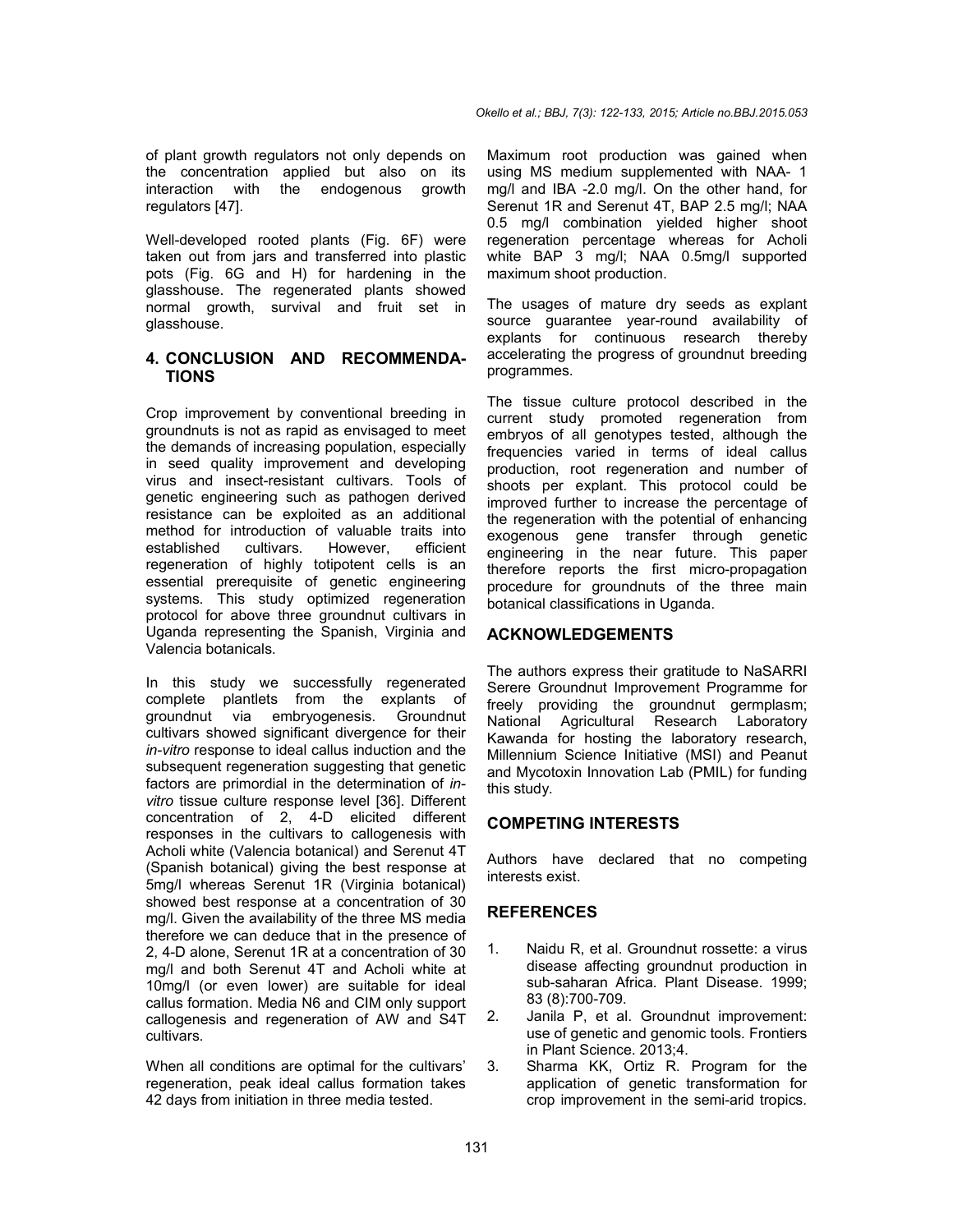*In-vitro* Cellular & Developmental Biology-Plant. 2000;36(2):83-92.

- 4. Bankole S, Schollenbeger M, Drochner W. Mycotoxin contamination of food systems in sub-Saharan Africa*.* Bydgoszcz: Society for Mycotoxin Research. 2006;37.
- 5. Tiwari S, Tuli R. Factors promoting efficient in-vitro regeneration from de-embryonated cotyledon explants of *Arachis hypogaea* L. Plant Cell, Tissue and Organ Culture. 2008;92(1):15-24.
- 6. Okello D, et al. Groundnuts production Recommended practices for farmers*.* National Agricultural Research Organisation, Entebbe, Uganda; 2013.
- 7. Okello DK, Akello LB, Tukamuhabwa P, Ochwo-Ssemakula MKN, Adriko J, Odong, TL, Deom CM. Groundnut rosette disease symptoms types distribution and management of the disease in Uganda*.* African Journal of Plant Sciences. 2014; 8(3):153-163.
- 8. Reddy L, et al. Registration of ICGV 86699 peanut germplasm line with multiple disease and insect resistance*.* Crop Sci. 1996;36:821.
- 9. Garcia G, et al. Molecular analysis of Arachis interspecific hybrids*.* Theoretical and applied genetics. 2006;112(7):1342- 1348.
- 10. Stalker H, Moss J. Speciation, cytogenetics, and utilization of Arachis species*.* Adv Agron. 1987;41:1-40.
- 11. Halward T, Stalker H, Kochert G. Development of an RFLP linkage map in diploid peanut species*.* Theoretical and applied genetics. 1993;87(3):379-384.
- 12. Rohini V, Rao KS. Transformation of peanut *(Arachis hypogaeaL.)* with tobacco chitinase gene: Variable response of transformants to leaf spot disease*.* Plant Science. 2001;160(5):889-898.
- 13. Tallury S, et al. Genomic affinities in Arachis section Arachis (Fabaceae): molecular and cytogenetic evidence*.* Theoretical and applied genetics. 2005; 111(7):1229-1237.
- 14. Li Z, et al. Shoot organogenesis from cultured seed explants of peanut *(Arachis hypogaea* L.*)* using thidiazuron*. In-vitro*– Plant. 1994;30(4):187-191.
- 15. Yang H, et al. Transgenic peanut plants containing a nucleocapsid protein gene of tomato spotted wilt virus show divergent levels of gene expression*.* Plant Cell Reports. 1998;17(9):693-699.
- 16. Magbanua ZV, et al. Field resistance to tomato spotted wilt virus in transgenic peanut *(Arachis hypogaea* L.*)* expressing an antisense nucleocapsid sequence*.* Molecular Breeding. 2000;6(2): 227-236.
- 17. Sharma KK, Anjaiah V. An efficient method for the production of transgenic plants of peanut *(Arachis hypogaea* L.*)* through Agrobacterium tumefaciens-mediated genetic transformation*.* Plant Science. 2000;159(1):7-19.
- 18. Livingstone DM, et al. Enhancing resistance to Sclerotinia minor in peanut by expressing a barley oxalate oxidase gene*.* Plant Physiology. 2005;137(4):1354-1362.
- 19. Tiwari S, et al. Expression of a synthetic cry1EC gene for resistance against Spodoptera litura in transgenic peanut *(Arachis hypogaea* L.*).* Plant Cell Reports. 2008;27(6):1017-1025.
- 20. Tiwari S, Tuli R. Multiple shoot regeneration in seed-derived immature leaflet explants of peanut *(Arachis hypogaea* L.*).* Scientia Horticulturae. 2009;121(2):223-227.
- 21. Holbrook CC, Anderson WF, Pittman RN. Selection of a core collection from the US germplasm collection of peanut*.* Crop science. 1993;33(4):859-861.
- 22. Upadhyaya HD, et al. Developing a mini core of peanut for utilization of genetic resources*.* Crop Science. 2002;42(6): 2150-2156.
- 23. Upadhyaya HD. Phenotypic diversity in groundnut *(Arachis hypogaea* L.*)* core collection assessed by morphological and<br>agronomical evaluations. Genetic agronomical evaluations*.* Genetic Resources and Crop Evolution. 2003; 50(5):539-550.
- 24. Swamy BM, et al. Phenotypic variation for agronomic characteristics in a groundnut core collection for Asia*.* Field Crops Research. 2003;84(3):359-371.
- 25. Okello DK, Biruma M, Deom CM. Overview of groundnut research in Uganda: Past, present and future*.* African Journal of Biotechnology. 2010;9(39):6448-6459.
- 26. Baker CM, Wetzstein HY. Repetitive somatic embryogenesis in peanut cotyledon cultures by continual exposure to 2, 4-D*.* Plant Cell, Tissue and Organ Culture. 1995;40(3):249-254.
- 27. Durham RE, Parrott WA. Repetitive somatic embryogenesis from peanut cultures in liquid medium*.* Plant Cell Reports. 1992;11(3):122-125.